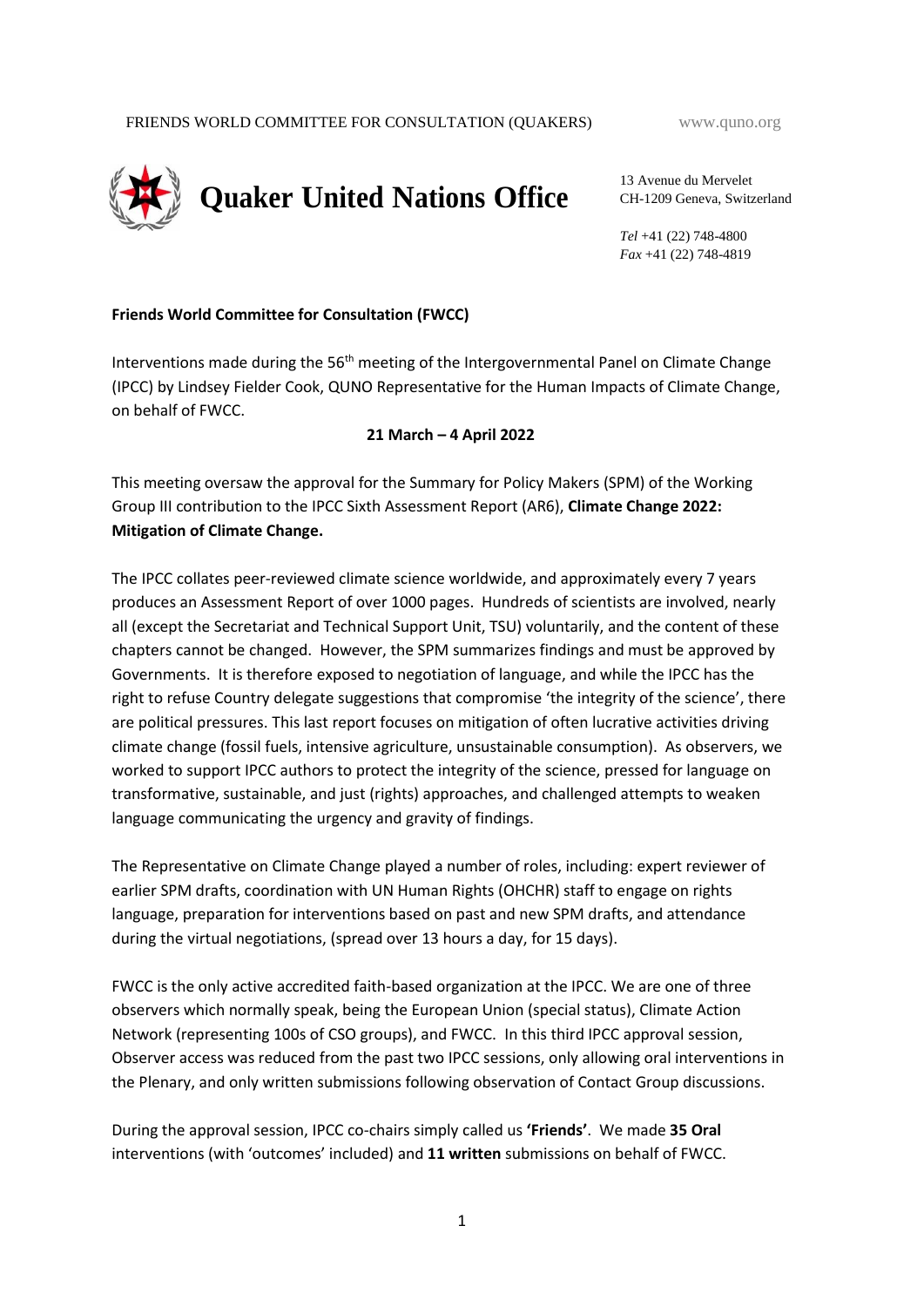## **1. Monday, 21 March - Opening Plenary**

**FWCC Oral Intervention** *Thank you co-chair. The Friends World Committee for Consultation (QUAKERS), express our gratitude to the scientists and IPCC Secretariat for this body of work, and to the British and Indian governments for supporting this meeting.* 

*We express our commitment to help strengthen policy relevant language on urgent and healthy mitigation policies which benefit people and nature. We see need for greater engagement on urgent and healthy pathways for a 1.5C temperature rise limit, in energy transformations through demand side options, renewable energies and reduction of fossil fuels. We are also concerned by absence in this SPM of language highlighting research on human rights, Indigenous Peoples rights, protection of nature, and rights-based approaches which, as included in the WG2 SPM, make for more effective and fair climate action. However, our ability as observers has been curtailed in this WG3 approval process; unlike Working Group (WG) 1 and WG2 approval sessions, we now cannot speak in Contact Groups, which are used heavily in virtual meetings. We understand observer expertise to be constructive and valuable and we express regret at this change in the IPCC AR6 approval guidelines. We have a question – will observers be allowed to provide written contributions to contact groups as well as to the plenaries?*

**Outcome:** this leads to a number of countries and the OHCHR emphasizing the valuable role of observers. The IPCC offers a compromise – Observers can only speak in Plenary sessions, however, as long as no Party objects, they can attend (but not speak) a Contact Group (where most language evolution happens) and can make a written submissions at the end of a session for authors to consider.

## **2. Monday, 21 March SECTION E**

**FWCC Oral intervention** *Thank you Co-Chair. These E sections are critical in communicating how to do mitigation well, rather than badly. We welcome calls tonight to include equity and climate justice. Yet we are concerned that this section, in fact the whole SPM, fails to reflect research on how rightsbased approaches lead to more effective, fair and therefore successful mitigation climate action. Rights-based approaches, participation and inclusion can reduce structural vulnerabilities to climate change and advance climate resilient development.* 

*This, alongside inclusive climate governance, were clearly outlined in the recent Working Group 2 Summary. Just as rights-based approaches will contribute to more sustainable outcomes for adaptation action, rights-based approaches which will also help form more effective, fair and therefore successful mitigation action. We ask IPCC Authors to explore where, in section E, they can include rights-based approaches, which are grounded in human rights, Indigenous People's Rights, public participation, gender, just transition, biodiversity protection and intergenerational justice.*

*Finally, as also shared by the Office of the High Commissioner for Human Rights this morning, we are concerned that this SPM fails to include language on human rights, Indigenous Peoples rights and the right to participation. Meaningful and informed participation in decision-making is a human right, as recognized by core human rights treaties and reaffirmed in environmental matters by Rio Principle 10 and other instruments. Meaningful participation and inclusion also lead to better, more effective*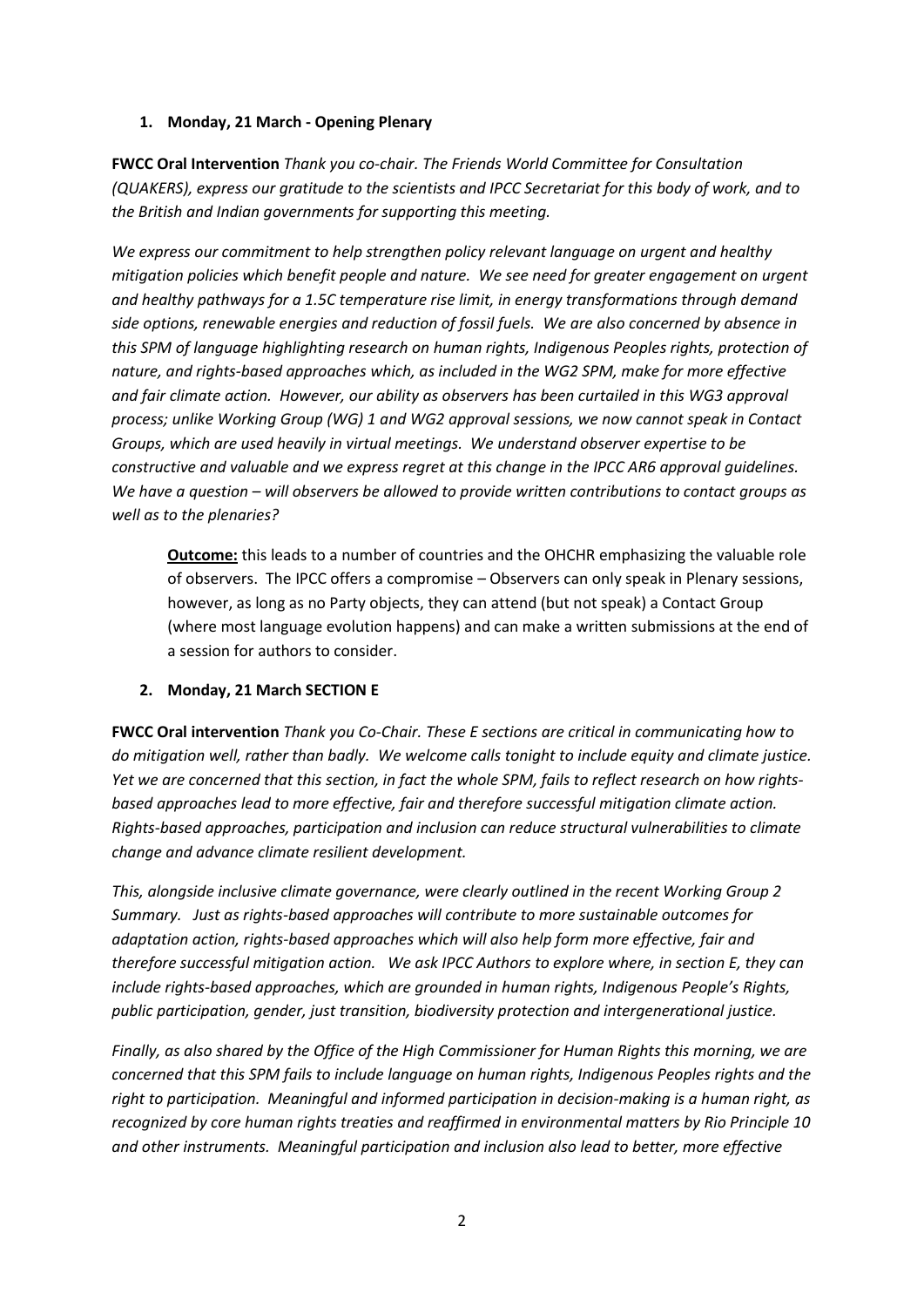*and more sustainable outcomes. We hope IPCC Authors and States can ensure this critical research is shared with policy makers, to help ensure effective and fair mitigation policies.*

Outcome: see further on - has some modest rights language agreed in the last days.

#### **3. Tuesday, 22 March – Section E**

**FWCC written submission -** *For E.6.5, as this emphasizes benefits to good mitigation policy, and noting that air pollution leads to some 7-8 million premature deaths a year, would Authors consider adding in sentence two that 'are leading to further reductions in the emissions of specific GHGs, while in turn significantly reducing deaths saving related to pollution and toxin exposure'. For E.6.6, it is important to add that an international agreement exists which bans climate related geo-engineering that affects biodiversity, which SRM would. For additional language, we suggest 'a number of agreements contain relevant provisions'...while one, the Convention for Biological Diversity contains a moratorium on geo-engineering that affects biodiversity.*

#### **4. Tuesday, 22 March – Section B.3**

**FWCC written submission** - *We thank authors for this B3 section, highlighting findings on emissions as they reflect wealth, income and consumption. We hope very much that this information remains in the final SPM, and welcome more detailed findings on consumption overall, noting that, as concluded in the AR5, economic growth is a main driver of CO2 emissions. For example, consumptionbased CO2 emissions related unsustainable economic systems is essential to highlight. Emissions from consumption through unsustainable (unhealthy, intensive meat based) diets are significant, and are outlined in the underlying chapters in the IPCC SR1.5C and in the IPCC SR CC and Land SPM. Consumption emissions information is policy relevant and communicates welcome information to the many communities which want to help in transformations to a healthier world. Communicating these findings on wealth/income/consumption is empowering for positive change. We hope IPCC authors will uphold and deepen these findings in the SPM.*

#### **5. Tuesday, 22 March - Section E**

**FWCC written submission** *– As Canada shared, we would add - this chart, and actually any chart in the SPM, fails to visually communicate consequences of the different temperature rises in efforts to sustain a liveable environment. We need to help policy makers ask, 'what do we want to sustain?', and 'what will it take to get there?' As an IPCC policy communicator, I have no idea how to translate this chart into real action. A good example was the IPCC SR1.5C which had clear pathways with % on actions to transform drivers, as well as clarity on sacrifice of overshoot (deaths, species extinction, food insecurity, eco-system collapse, etc). For example, connecting category temp rises with a visual like the ARG SYN chapter 3 p12 fig 3.2. I fear SPM.1 is written for emission mathematicians but not policy makers trying to make responsible choices to protect their society and all future generations.*

## **6. Tuesday, 22 March Section C.1 and C1.2**

**FWCC written submission** - *please ensure that pathways for 1.5C come first, and 'below 2C' second, so that priority is in line with the Paris Agreement 'efforts to pursue'. 1.5C must remain priority while there is still some chance, noting the SR1.5C clarity on what is at stake between 1.5C and 2C (let*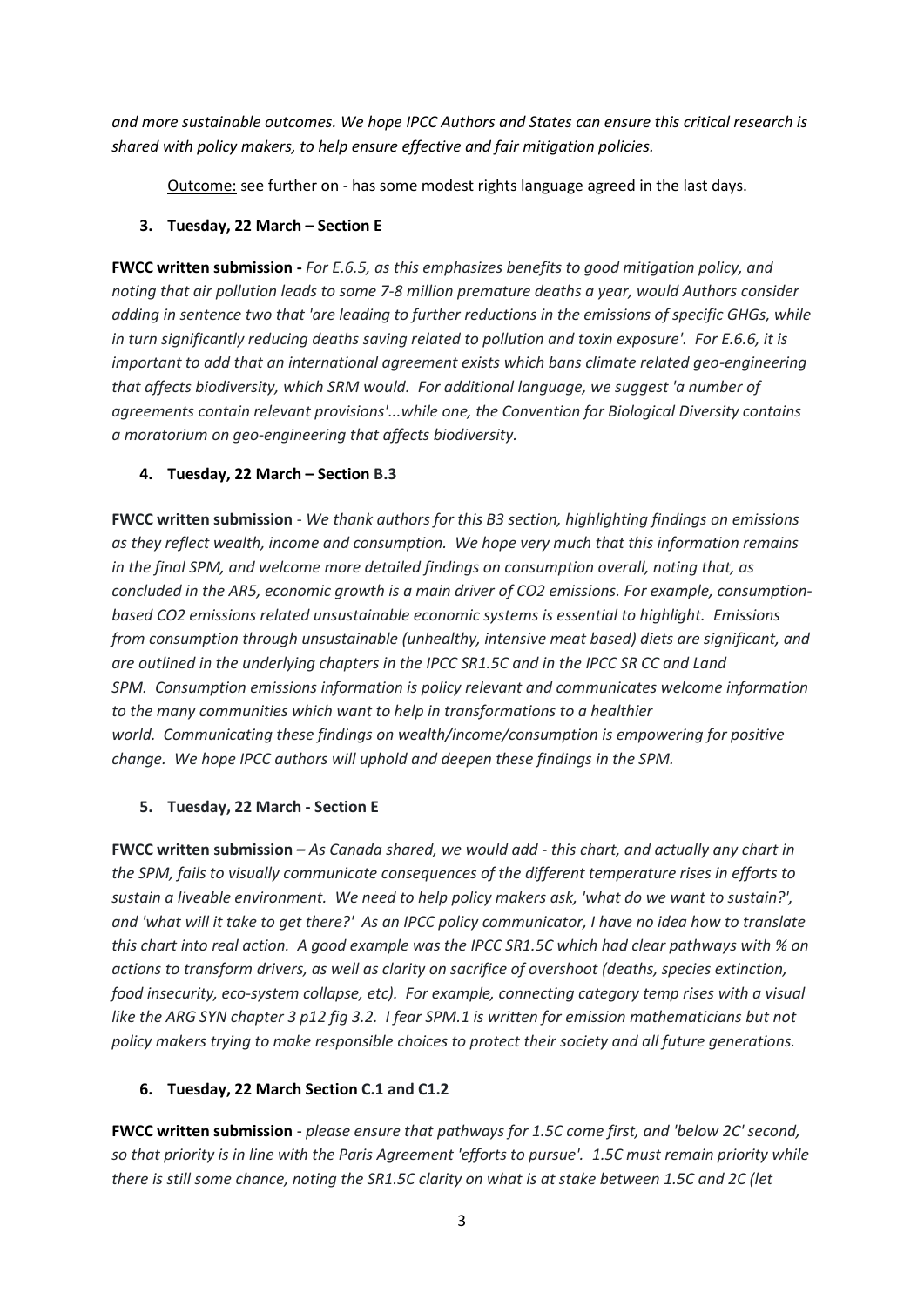*alone 3C or +4C), and witness to the responsibility we have to act urgently and healthily. In C overall, please could we have more information on model limitations related to methane, and how this translates to actual, physical limitations. Finally, it is essential that we have clarity on 'end of century' warming expected from 'current policies', as was offered in the AR5 and was so helpful to communicating what is at stake to policy makers.*

## **7. Tuesday, 22 March - Section E.3**

**FWCC written submission –** *The E section, particularly E3, relates policy relevant information on more effective mitigation policy. Yet to date, the SPM draft does not mention human rights, Indigenous People's rights, protection of biodiversity, or 'rights-based approaches' which lead to (to quote the UN Special Rapporteur on Human Rights and the Environment) 'more sustainable, coherent and legitimate climate policy'. The absence of these approaches is a great loss. Rights-based approaches, inclusiveness and participatory processes, can reduce structural vulnerabilities and strengthen public acceptance/sense of fairness in climate mitigation policies. These approaches, as outlined yesterday in the Plenary by the Office of the High Commission for Human Rights, are critical to all forms of climate policy, both adaptation and mitigation. They are rooted in the WG2 SPM yet absent in the WG3 SPM, and we are concerned by the lack of consistency. We ask WG3 authors to highlight findings in the E (or D?) section, on strengthening mitigation policies through the inclusion of human rights, Indigenous Peoples rights, and the right to participation. Meaningful and informed participation in decision making of climate mitigation actions affecting communities will increase public support and reduce potential 'backlash'. Finally, we would like to ask authors if research on 'polluter pays' approaches, including full liability for polluters, is highlighted in the SPM.*

## **8. Tuesday, 22 March – C.12**

**FWCC Written Submission -** *We appreciate tonight's call from numerous States to include information on costs of higher levels of warming beyond 2C. This information is important for policy makers to recognize that delaying based on short term costs is not only expensive in the long term, it is also dangerous to society.* 

*We appreciate the calls from numerous States for deeper engagement in avoided costs in limiting temperature rise. For example, we are unsure if the costs presented include costs of rebuilding after ever-intensive storms and their damage, of displacement of people and loss of whole communities if not also Island States. We suggest a footnote on cost\* to explain that C portrays economic costs, that there are non-economic costs, or 'losses' (NEL) are not included here, and that higher temperatures include NEL of increased human suffering, loss of life, food insecurity/starvation, displacement/loss of livable land. Authors could pose the question to SPM readers, that we need to ask ourselves, 'what do we want to sustain? What are we willing to do, to get there'?*

*On Fig 7 - We thank authors for this figure, which is highly policy relevant. We would ask, as many States tonight have, if this chart had one, or different assessment methodologies. It appears to have different assessment methodologies. Finally, we appreciate the request from Luxembourg that the cost of nuclear energy include the cost of nuclear waste treatment and storage, which does not appear included, or cost would be much higher than what is portrayed. Thank you!*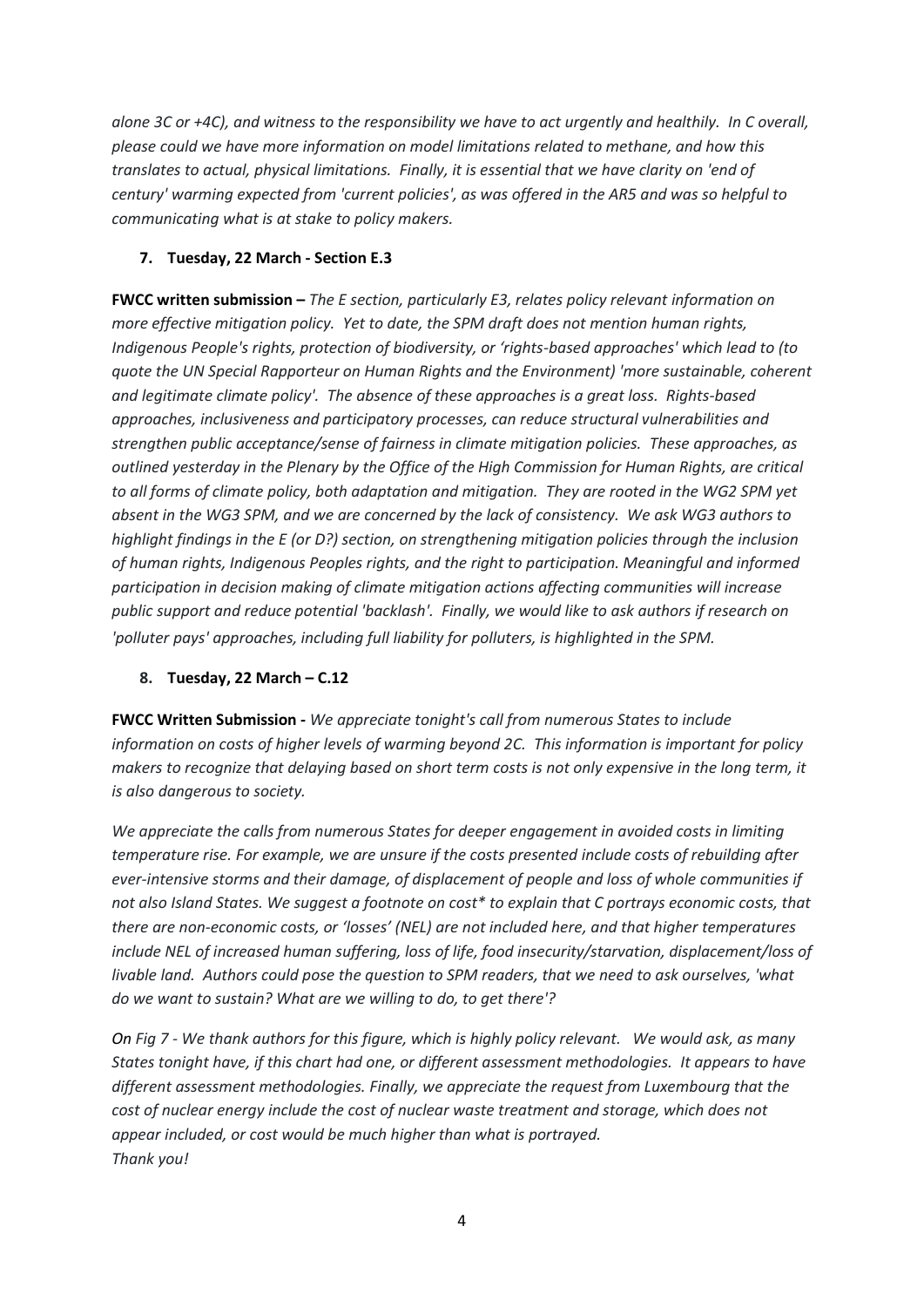#### **9. Tuesday, 22 March – Section C.5**

**FWCC Oral Intervention** *Thank you co-chair, we are surprised by the extensive emphasis on Carbon Capture Storage (CCS) in the SPM – there are 33 references compared to 6 references for 'renewable energies'. This is surprising as in the 2018 SR1.5C the IPCC wrote - The political, economic, social and technical feasibility of solar energy, wind energy and electricity storage technologies has improved dramatically over the past few years, while that of nuclear energy and carbon dioxide capture and storage (CCS) in the electricity sector have not shown similar improvements." We do not think the technology has changed dramatically in these three years. Finally, what is the physical global limit to CCS storage on earth, is this mentioned in the SPM? Otherwise, this section sounds like a pitch for maintaining fossil fuels.*

Outcome: concerns over CCS increase over the approval process, with Germany taking the lead requesting language throughout reflect that CCS is currently not available to scale due to development status/price. The final SPM has some improved language; however, CCS remains prominent in the SPM - fossil fuel extraction dependent economies see CCS as the answer to continued ('abated') FF use.

#### **10. Wednesday, 23 March – C.8.2**

**FWCC Oral Intervention** *Thank you co-chairs and thank you authors for this really important section. My question is for the authors. In C.8.2 you reference 'active transport infrastructure' to help with reduced emissions from transport. Does this phrase include 'bicycle and walking paths', and if so, could you include that as examples? If 'active transport' does not include bicycle/walking paths, could you see if the underlying research supports the importance of these additions, and bring this into the summary, as bicycle and walking paths are very important for car alternatives.*

Outcome: Co-chair confirms this is what active transport implies, and notes suggestion - the final SPM now includes – *'and active transport infrastructure (e.g., bike and pedestrian pathways)'*

#### **11. Wednesday, 23 March - C.10**

**FWCC Oral Intervention** - *Thank you co-chair, we really appreciate Figure 6, which we find as highly policy relevant. On the discussion of the phrase, balanced diets featuring plant-based diets'. WG2 does actually use this – it says 'balanced diet features plant-based diets'. But it was put into a footnote. That was adaptation, and this is mitigation. Plant based diets have a significant mitigation potential, and this is outlined in the underlying research as well as extensively in the SRCCL Land Report. We appreciate the concern raised over pastoral lifestyle, but these are sustainable diets. The real problem is not pastoral lifestyle, it is increased income is pressing increased meat consumption at ever more intense quantities and this has a profound connection to deforestation, biodiversity loss, all in turn linked to mitigation. We hope very much that this highly policy relevant detail can stay in the main text.* 

Outcome: This issue carries on through the negotiation, eventually using footnotes to give different definitions. In no area of the SPM is meat or dairy mentioned, as this remains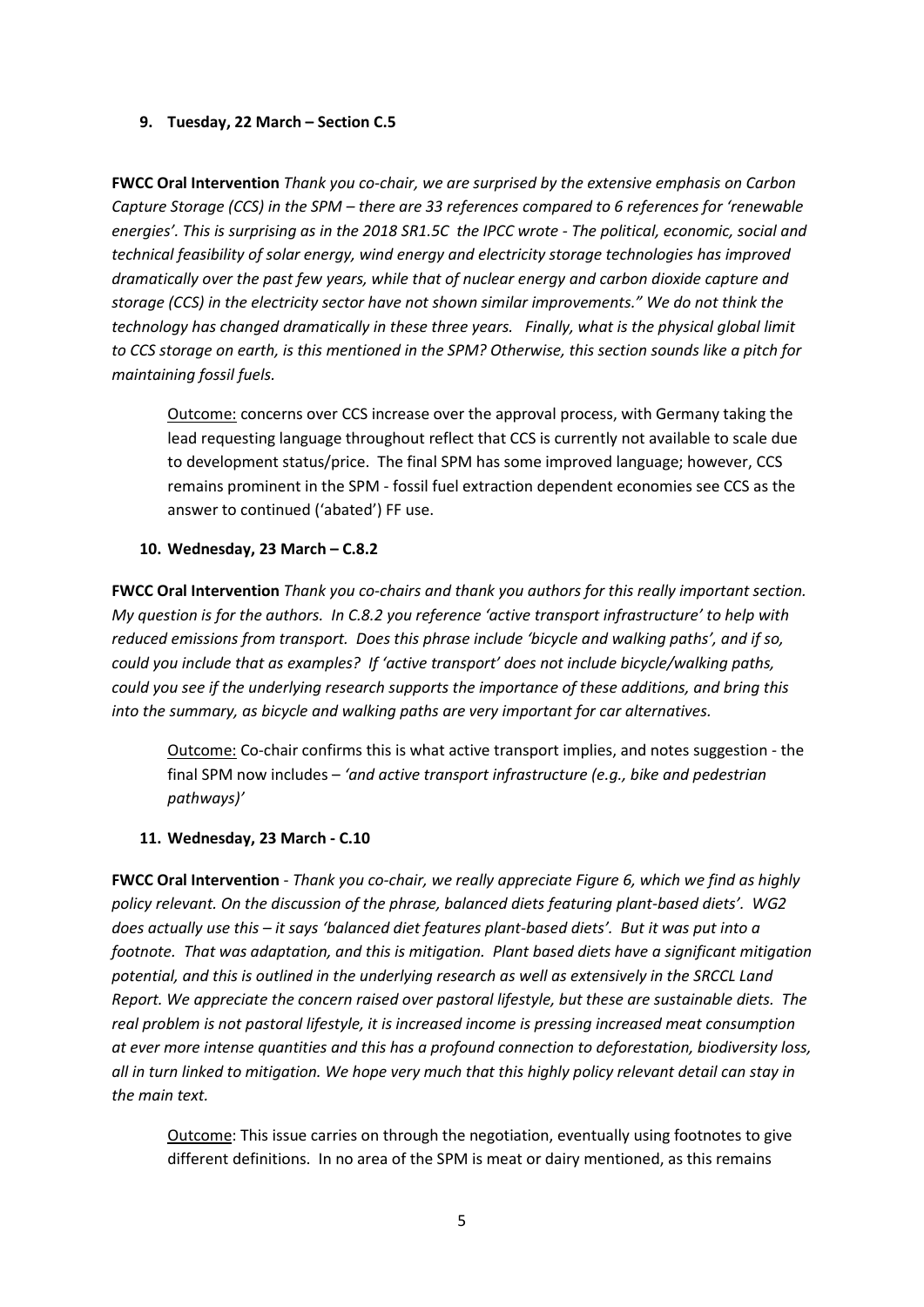politically difficult despite strong emissions-related research in underlying and other IPCC reports.

## **12. Thursday 24 March- B.1.4**

**FWCC Oral Intervention -** *Thank you co-chair, briefly, if the authors are being asked to return to the underlying chapters for additional information on the covid period, could they include information on the significant reduction of air pollution and its positive effects on health in urban areas. As we know, some 8 million people die prematurely every year from air pollution. Thank you.*

Outcome: ignored, though health benefits through reduced air pollution are highlighted in other areas of the SPM.

# **13. Friday 25 March - Section E**

**FWCC Oral Intervention -** *Thank you co-chairs, the Technical Summary on page 111, sentence 23, gives a high confidence statement on the following – "'Explicit attention to equity and justice is salient to both social acceptance and fair and effective policymaking for mitigation (high confidence). Distributional implications of alternative climate policy choices can be usefully evaluated at city, local and national scales as an input to policymaking. It is anticipated that institutions and governance frameworks that enable consideration of justice and just transitions can build broader support for climate policymaking. We ask if 'meaningful participation could be brought to begin this sentence, "meaningful participation of all stakeholders including civil society'.*

Outcome: As the sentence was already accepted in a Contact Group (where we could not speak), the IPCC author said she would not reopen the sentence. However, we later influence adoption of similar language into Section D.

# **14. Friday, 25 March - Section E**

**FWCC Oral Intervention -** *Thank you chair, we again bring up the high confidence statement in the Technical Summary relating to governance and broader support for climate policymaking. We thank Germany and others for suggesting gender be included. We add that in no place in this SPM is human rights, Indigenous Peoples Rights or rights-based approaches are mentioned, which were grounded in the WG2 and which are critical to effective and fair climate policy. All of these are part of 'rightsbased approaches'. We ask the authors if 'Structural factors, including meaningful, rights-based approaches … could be included, to ensure that policy makers understand how these approaches build for better mitigation policies.*

Outcome: USA supports our intervention with 'meaningful participation of most marginalized groups', but language is not updated.

## **15. Friday, 25 March - Section E**

**FWCC Oral Intervention** - *Thank you co-chairs, for this next statement on ideas, values and beliefs, I again ask the authors to consider including their high confidence statement in the Technical Statement that quotes 'equity and justice' as critical for climate policy being 'more easily adopted'.*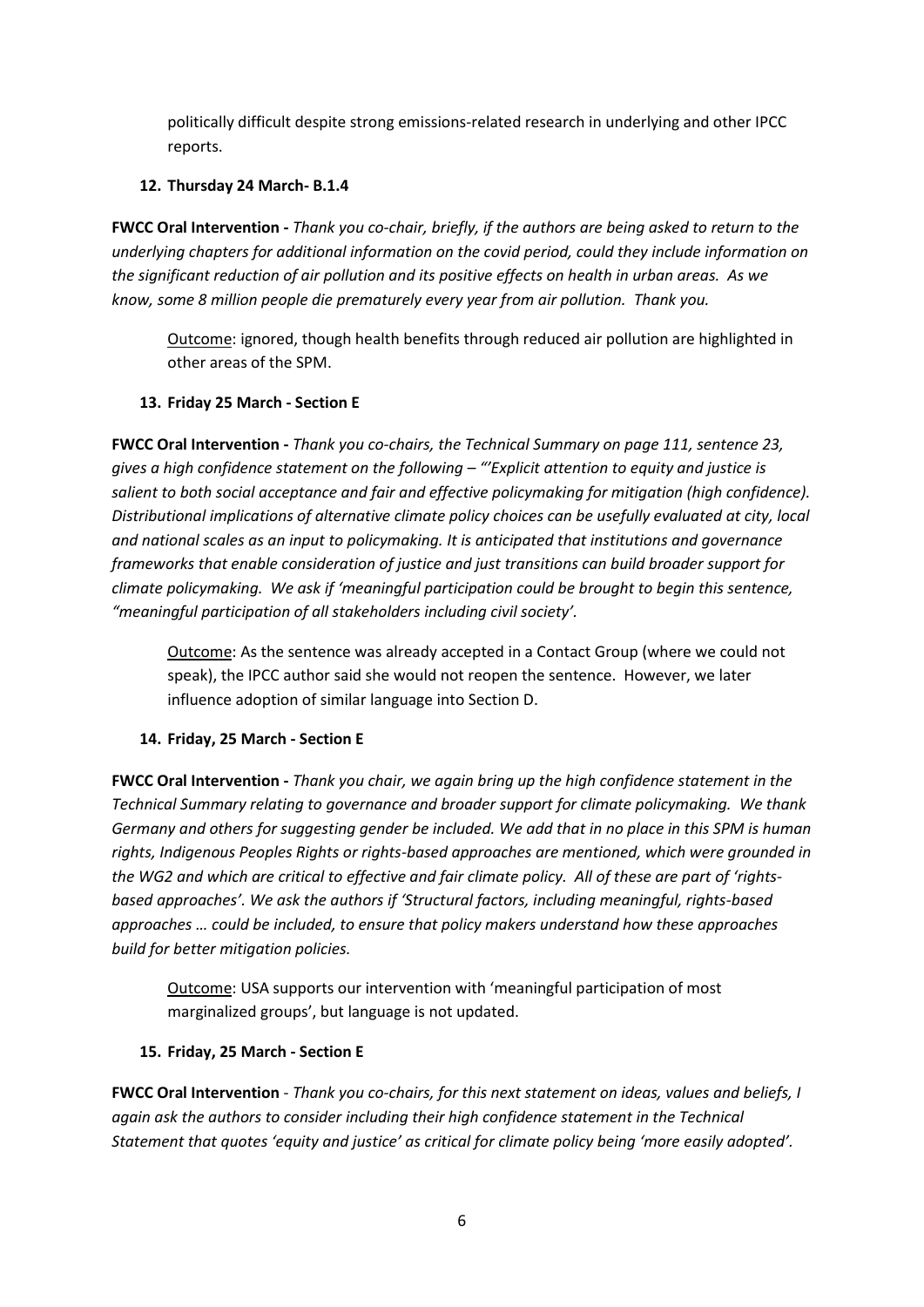**Outcome:** The SPM inclusion of 'equity' increases from 10 to 16 places in the final SPM, mostly due to India's insistence. 'Equity and justice' are together only once, as in the earlier draft. Yet 'climate justice' is added, see below.

#### **16. Saturday, 26 March - C.5.1**

**FWCC Oral Intervention -** *Thank you co-chair, we wanted to thank authors for this extremely important paragraph. As we learn from the AR5, economic growth is the main driver of CO2. As researchers in this field, the concept of circular solutions is not familiar, but 'circular economy' is well known, but I also wanted to appreciate the suggestion of 'sustainable produce and consumption'. In brief, that you offer a range, such as 'circular economy and other sustainable production and consumption economic models.* 

Outcome: – 'sustainable' is added to the sentence – "*There are many sustainable options for demand management".* 'Circular economy' is not accepted, but 'circular material flows' is to avoid being omitted. One Party make a point of order about my intervention; the IPCC Cochair said it would be 'noted' but that observers have the right to speak in the plenary.

#### **17. Saturday, 26 March - C.5.2**

**FWCC Oral Intervention -** *Thank you co-chair, as this paragraph is about the reduction of cement emissions, I wanted to ask the authors if it would be policy relevant to also include reduced use of cement as well as transferring to more sustainable building materials. Thank you.*

Outcome: Author expresses appreciation for this intervention as relevant, yet sees this as covered in the earlier paragraph (see above).

#### **18. Monday, 28 March- Section A**

**FWCC Oral Intervention:** *Thank you co-chair for giving me the floor. We also thank you for the inclusion of just transition in the text. Reflecting on many calls to better integrate equity and justice in the whole SPM, and calls to better integrate equity and justice WG2 language into this SPM, we have some comments for this Framing Section. We wish to share with delegates that just transition is a rights-based approach. Rights-based approaches are included twice in the WG2, and they include not only just transition but also intergenerational equity, gender, human rights including Indigenous Peoples rights, meaningful public participation and protection of biodiversity.* 

Outcome: while the final SPM has some improved 'rights' language, the concept of 'rightsbased approaches' is not included anywhere.

#### **19. Monday, 28 March D1 and D2**

**FWCC Written Submission** -*We are thankful for Party calls for more consistent integration of equity and justice in this SPM, and for better grounding of these in D for more successful and fair mitigation policy. While these issues have more focus in D3, they are critical to successful, effective and fair mitigation policy in D1 and D2. The High Confidence findings in the Technical summary states that 'explicit attention to equity and justice is salient to both social acceptance and fair and effective policymaking for mitigation (p.111 line 23/24). For D1 and D2, attention to equity, rights-based*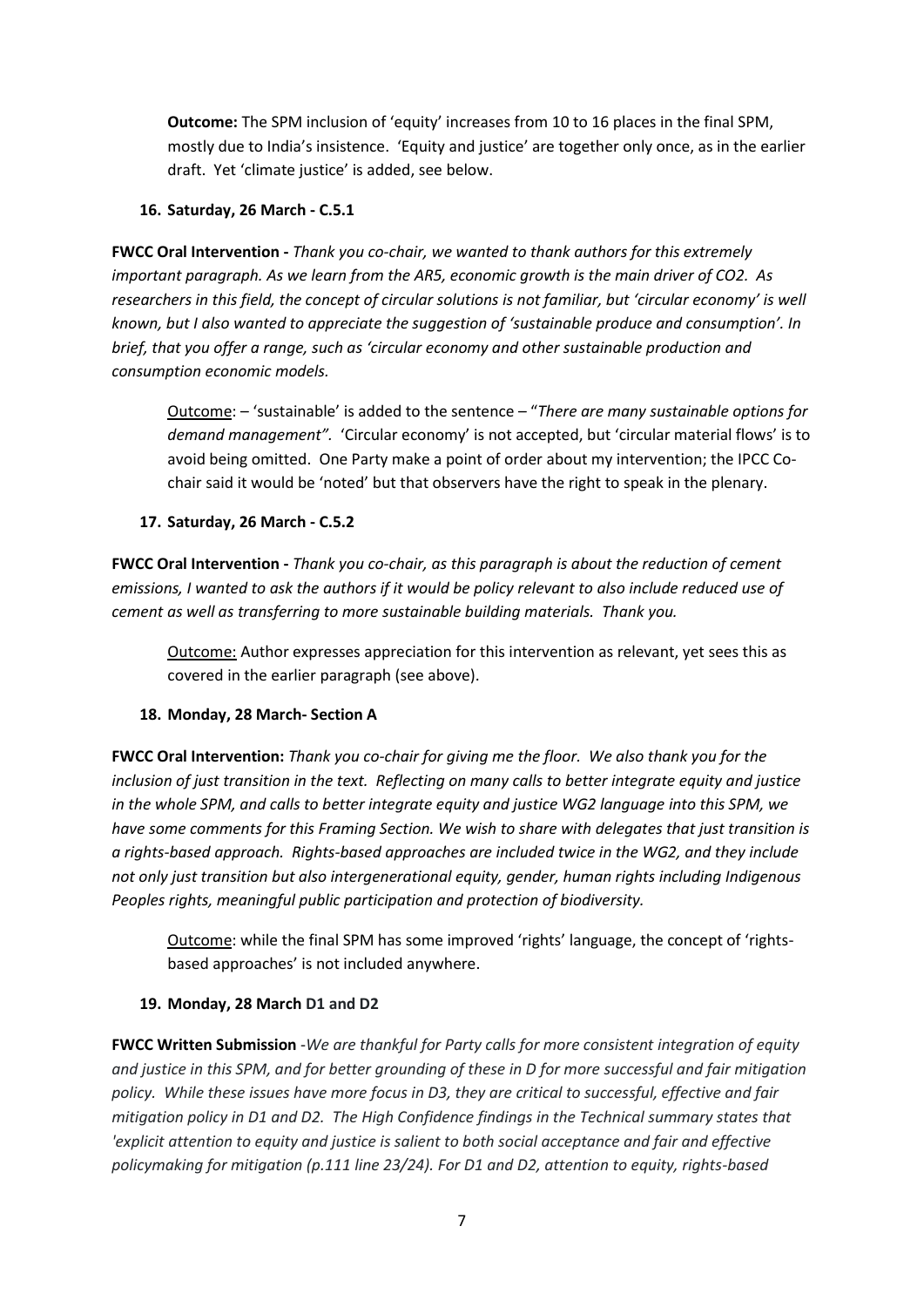*approaches, and protection of biodiversity are essential to help policy makers avoid past mistakes that have led to community backlash to policies experienced as unfair, inequitable or dangerous to biodiversity.*

#### **20. Monday, 28 March- Section D3 - E1 and E2**

**FWCC Written Submission:** *We thank the authors very much for their focus on equity and justice in D3, and the focus on the role of just transition for effective, fair and successful mitigation transitions. Reflecting on Canada's submission just now, we wish to also emphasize that just transition is one of a number of rights-based approaches. Rights-based approaches are included twice in the WG2 SPM and reflect significant research findings on successful social acceptance of climate policy, including reports from the UN Special Rapporteurs and Human Rights Council over the last decade. Rights-based approaches reflect the calls from Parties at this WG3 session for policy relevant wording on integrating women and marginalized groups, meaningful public participation, human rights including Indigenous Peoples rights, just transition, and protection of biodiversity/environmental integrity. The overall D3 sentence could be strengthened with, for example, 'Attention to equity, rights-based and broad, informed and meaningful stakeholder participation in decision making can build social trust and deepen and widen support for transformative changes.'. For D.3.2, we ask authors if language of 'gender concerns' would be improved with 'gender equality, as 'gender equality' is in UNFCCC decision 3/CP.25 and UNEA Resolution 4/17. For E1 (my hand was raised but I was not given a chance to speak), for the overall E paragraph, 'strengthening climate governance through meaningful and informed participation of civil society, local groups, Indigenous Peoples, professional bodies, business and the financial section.' We offer these as important policy relevant findings for more effective and fair (and therefore successful) mitigation policy. Thank you so much.*

Outcome: The author rewrite changes 'gender concerns' to 'gender equality' and no Party objects – it is in the final SPM draft

#### **21. Tuesday, 29 March – Section D3**

**FWCC Written submission:** *We thank the authors for today's engagement on D3 strengthening, including their efforts to bring in underlying and positive findings on climate justice to the SPM. As observers we cannot speak in the CGs but we refer to inputs to D3 already given below, and calls from States and observers for more consistent language with WG2 on positive influences of rightsbased approaches to climate policy, and stronger language (as the US and UK also asked today) on 'meaningful' participation and adding 'marginalized communities' to ensure their voices are heard. We encourage authors to consider delegates calls today for language to be stronger, where 'gender concerns' could be 'gender equality', for example. Finally, we hope that the overall D3 statement could then be strengthened to include rights-based approaches and meaningful stakeholder participation, practices which are already resulting in improved success in mitigation policies. The absence of this language in this SPM would be a loss to the potential of more successful (experienced as fair and thus gaining society's support) mitigation policy in the future.*

#### **22. Tuesday, 29 March – Section E1**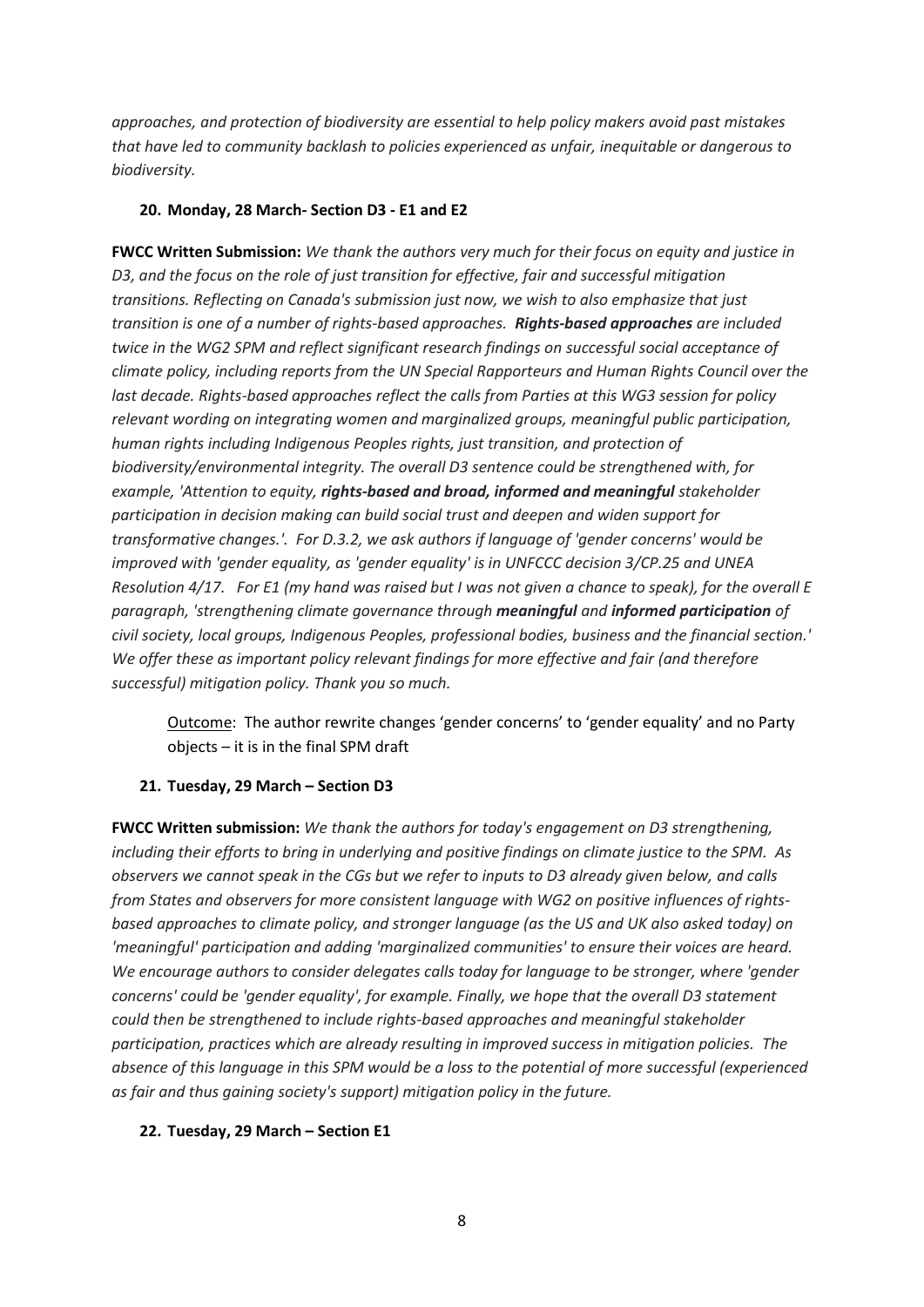**FWCC Written Submission - E1** - *We encourage authors to consider States requests to better integrate in the SPM, the underlying research on barriers of CCS and costs to nuclear energy. Costs to nuclear energy must include cost of building (and cement emissions), costs of storing radioactive waste, costs to local health due to increased cancer rates, and costs to international security through potential nuclear proliferation.*

## **23. Tuesday, 29 March – Section E**

**FWCC Written Submission - E2** - *We thank authors for this section highlighting the positive mitigation roles of human behaviour and lifestyles. The section could be stronger for successful mitigation policy in recognizing the 'two way effort'; many communities are already actively promoting sustainable behaviour and lifestyle transformation. Therefore, policies are not only 'top down' but can help support existing/growing local and regional efforts to live more healthily. Another two-way concerning more sustainable diets, for example, would link to supporting existing farming attempts for more sustainable, more plant-based and agroecological agriculture practices but the market structures make that financial suicide.*

## **24. Tuesday, 29 March – Section E1**

**FWCC Oral Intervention C.5.4 -** *Thank you co-chair. On a communications comment, we share concern over the phrase 'CCS infrastructure' to better clarify the actual availability status of this technology, and misleading as a policy option rather than the actual reduction of fossil fuel use. Also, the phrase 'lead markets', this has two meetings in English and since we are taking about industry materials, I first read this as the metal 'lead'. While we here understand it is 'lead', I wonder if there is another word to avoid any confusion.*

Outcome**:** The co-chair notes the linguistic challenge to 'lead' – language is changed in the final SPM to *'economic and regulatory instruments to drive market uptake'*, while voices of concern over CCS portrayal language is increasing.

## **25. Tuesday 29 March – Section C9**

**FWCC Oral intervention: C.9.1** – *thank you co-chair, on the phrase of 'sustainable healthy diets', we ask this not be reduced to 'healthy', because 'healthy' is a subjective word, you and I can argue what is healthy, but the word 'sustainable' grounds it in an objective way, so we hope the phrase 'sustainable healthy diets' remains.* 

Outcome: 'sustainable' remains, despite some Party challenges, and being an WHO/FAO recognized term, it later receives a footnote explanation. However, reference to meat/dairy are non-existent in early/final SPM drafts, only 'mostly plant-based' in other diet related sections.

## **26. Tuesday, 29 March – Section C.9**

**FWCC Oral Intervention – Section C.9.1** – *thank you co-chair, we wish to support India's concern for small scale farmers, and the need for agroecological agriculture, and in reading this I thought the authors were asking for 'intensification of sustainable agriculture to protect eco-systems, but you are saying here 'sustainable intensification of agriculture' and this doesn't quite make sense.*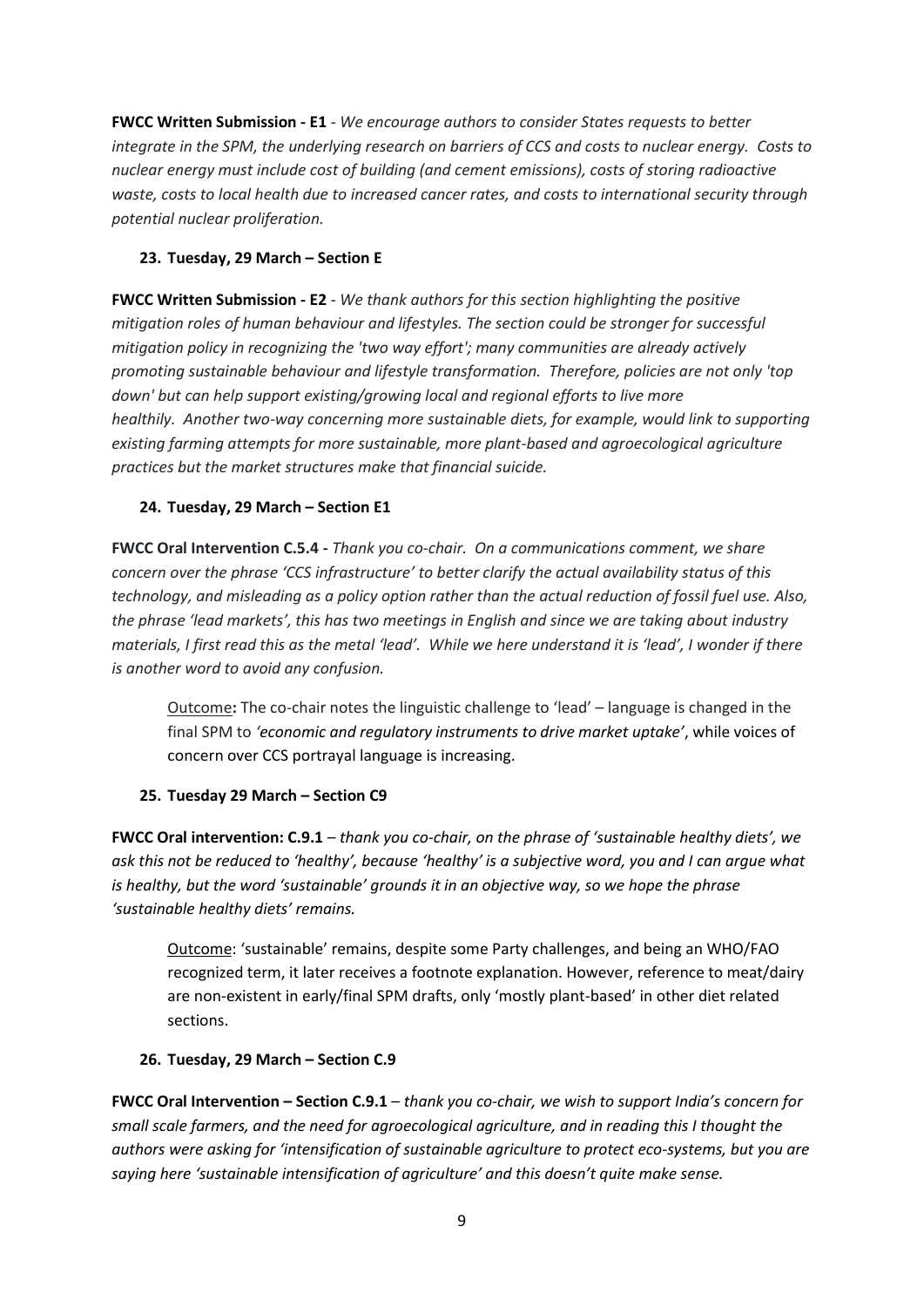Outcome – authors concern that in their chapter they have a 'whole box' on sustainable intensification of agriculture'. However, the second paragraph, C.9.2, eventually gets improved needed language for vulnerable communities – *'AFOLU carbon sequestration and GHG emission reduction options have both co-benefits and risks in terms of biodiversity and ecosystem conservation, food and water security, wood supply, livelihoods and land tenure and land-use rights of Indigenous Peoples, local communities and small landowners.'*

## **27. Wednesday, 30 March – Section B**

**FWCC Oral Intervention** – *thank you co-chair, as we are on the footnotes, raising my question again for advice from the authors, would this be a place to inform policy makers of any emissions that are not included in the NDCs, so they can be made aware. Thank you.*

Outcome: co-chair – 'we will pick that up when we discuss the footnotes', however, the substance of our point gets nowhere.

## **28. Wednesday, 30 March – Section E.3.3**

**FWCC Oral Interventions -** (concerning a deadlock over climate litigation) – *A suggestion to held with the deadlock, would it help to cut reference to countries and simply have, 'is growing, and in some cases….'*

Outcome – considered by authors as useful but the US and Saudi Arabia wanted countries mentioned. Remains in pink.

## **29. Wednesday, 30 March – Section E.3.**

**FWCC Oral Intervention** – *Thank you, co-chair, a number of Parties have over the days suggested 'meaningful' before 'engagement'. Would Parties wish to bring this in here, to help strengthen engagement, a form of 'rights-based approach' that can lead to more fair and accepted climate policy?'*

Outcome – USA supports the inclusion of this word too, but authors do not include it and the sentence is gavelled without it added.

#### **30. Thursday, 30 March– Section D.3**

**FWCC Oral Intervention**: *Thank you co-chair. This sentence is about building social trust, and with social trust, deepen and widen support, in turn to avoid society backlash and result in more successful climate policy. We appreciate calls over the last weeks to add 'inclusive and meaningful' with 'participation'. These words help guide policy makers create more successful climate policy.* 

Outcome – see below

#### **31. Thursday, 30 March– Section D.3**

**FWCC Oral Intervention** – *Thank you co-chair, to encompass concerns expressed by Parties over ignored voices, is to specify the language 'including marginalized groups'. We ask authors if that would help strengthen what is being said here.*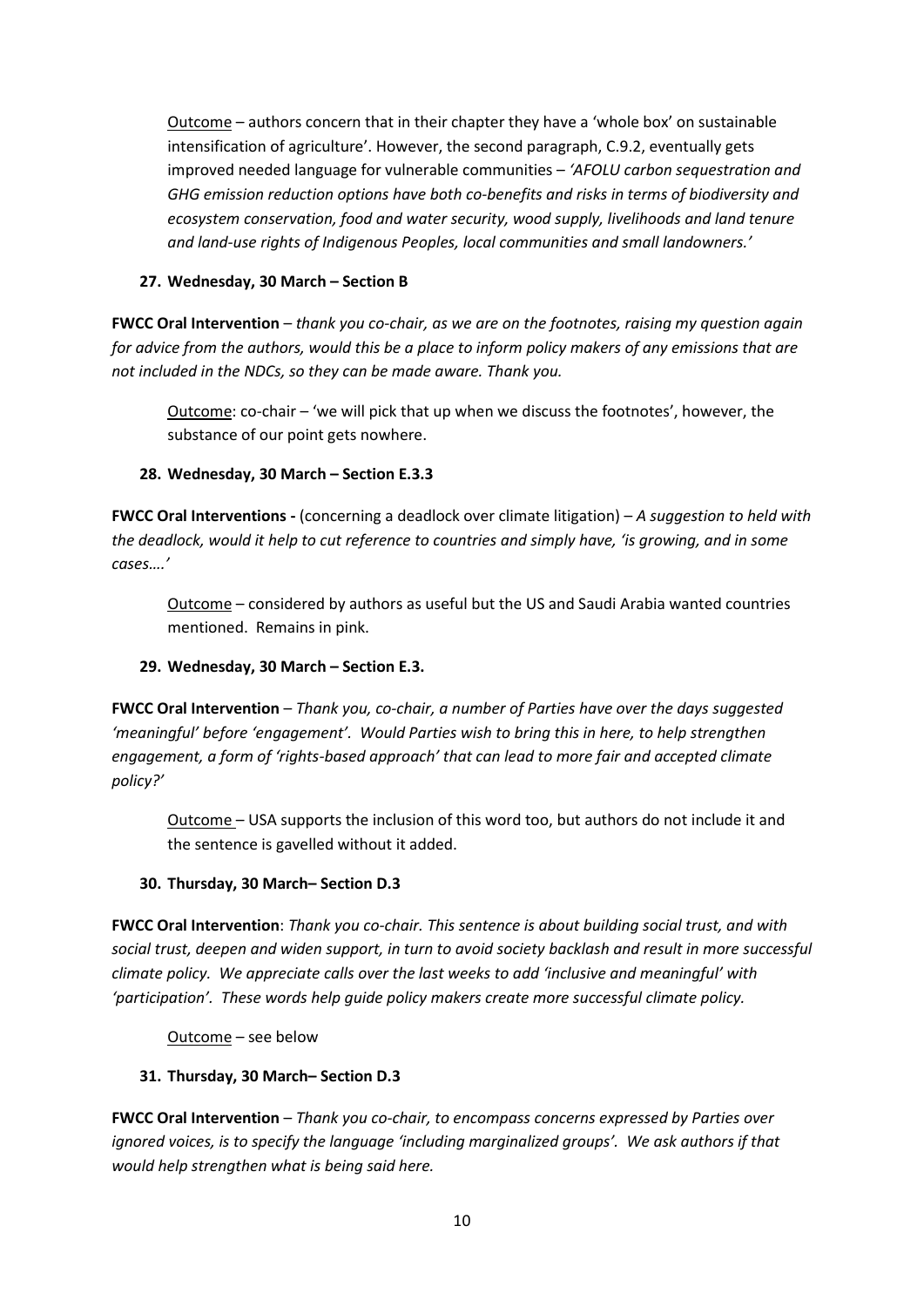#### **32. Thursday, 30 March– Section D.3**

**FWCC Oral Intervention –** *Thank you co-chair and thank you to the US for also encouraging the words 'inclusive and meaningful' for participation. This reflects extensive research on how climate policy can build social trust, society acceptance and therefore successful mitigation policies.*

Outcome: *The US delegate returns several times, pushing for language that 'our Quaker colleague suggested'. Finally, the D3 overarching sentence now reads – 'Attention to equity and broad and meaningful participation of all relevant actors in decision-making at all scales can build social trust, and deepen and widen support for transformative changes. (high confidence)'* 

## **33. Thursday, 30 March– Section E.2.4**

**FWCC Oral Intervention –** *Thank you co-chair, responding to Parties comment about what kind of 'behaviour', we would appreciate authors' suggestions for words to clarify 'behaviour', for example, 'high emission', 'unsustainable', etc, to help guide policy maker.*

Outcome**:** authors offer 'some changes in behaviour toward low-emission' ('some' as there are behaviour changes can happen immediately, and 'low emission' to sound more positive/encouraging. India states, for the record, that this is still weak and should be 'high consumption'.

#### **34. Thursday, 30 March– Section C.7.3**

**FWCC Oral Intervention** – (in efforts by some countries to remove a statistic) *Thank you co-chair, we have waited seven years for this report and if the authors calculate this figure as reflecting the most accurate figures, this information must remain to protect the integrity of the science.*

Outcome: list of % remain.

## **35. Friday, 1 April- Figure 7**

**FWCC Oral intervention** – *Thank you co-chair, we appreciate this very policy relevant figure. My comment is on communication of the figure. SPM Figures are often used in presentations outside the SPM context, to help to visually communicate information. Many parties over the last days have noted the lack of mention of fossil fuels on the list, and we understand the authors' explanations as to why. However, for communications of the figure, could the title bring clarity, for example, 'Alongside reduction of fossil fuel combustion, other mitigation options available now include …. Also, on the issue of dates, maybe the language could be, 'from 2030 and beyond'. Thank you*

Outcome**:** comments not considered.

## **36. Saturday, 2 April – Section B.3.3**

**FWCC Oral intervention** (following India's challenge and attempt to remove language of 'decent' living standards and Finland's suggestion of basic human rights and rights-based approaches). *Thank you co-chair, in this discussion on decent living standards, we heard a Party suggest rights language as a solution. We welcome this, and wish to share that the Article 25 of the Universal Declaration of*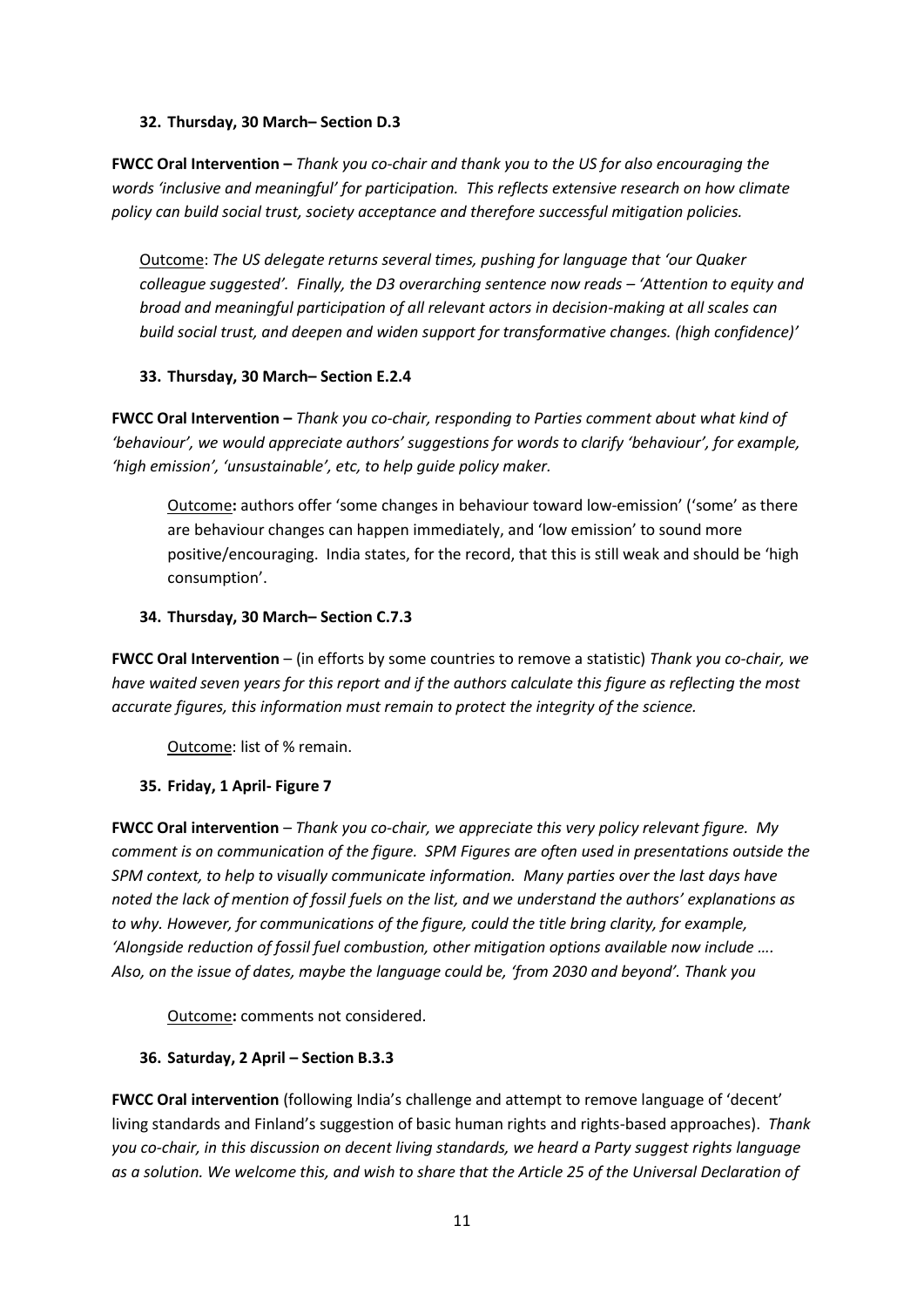*Human Rights speaks exactly to what is being referred to in this, specifically: Everyone has the right to a standard of living adequate for the health and well-being of himself, and continues on. The Party which has concerns on 'decent' is a signatory of this UN Declaration on Human Rights. Thank you.*

Outcome: 'Decent living standards' is kept, with a footnote below, while India's request to link with sustainable development framing is accepted. A footnote is added to explain 'decent living standards' which interestingly reflects UNDR language – *'In this report, decent living standards are defined as a set of minimum material requirements essential for achieving basic human wellbeing, including nutrition, shelter, basic living conditions, clothing, health care, education, and mobility.'*

# **37. Saturday, 2 April - Section C.8**

**FWCC Oral intervention** (some Parties attempt to remove last headline statement) *Thank you cochair, we want to support the authors in this last sentence, which outlines important information for policy makers how the above can benefit their citizens' health. On questions over equitable transportation, maybe the emphasis on supporting public transport would help connect with 'equitable', but this is a very important sentence on citizen health that should remain.*

Outcome: sentence remains

# 38. **Saturday, 2 April – Footnote 23**

**FWCC Oral Interventions -–** *Thank you co-chair, the IPCC Special Report of 1.5C was very specific on the extensive species extinctions related to temperature overshoot and I want to ask authors if they believe the sentence here clearly highlights the human and nature biodiversity loss related too overshoot, thank you.*

Outcome: co-chairs does not ask for author input and says this is covered in D. Thus ignored to a point, sentence approved.

## 39. **Saturday, 2 April – Section C.9.1**

**FWCC Oral Intervention** *Thank you co-chair, again, for communication the phrase "sustainable intensification of agriculture' it is unclear what kind of agriculture – intensive, unsustainable or sustainable agriculture? Could the authors help specify?*

Outcome – co-chair says we need to get approval, does not ask the authors to come back in.

# 40. **Saturday, 2 April – C.9.2**

**FWCC Oral Intervention** *Thank you co-chair, we see this last sentence as extremely important and we hope it is not dropped, because it reflects exactly how to avoid the risks noted above, how to do the mitigation well by engaging with stakeholders appropriately, so the mitigation policy does not fail.*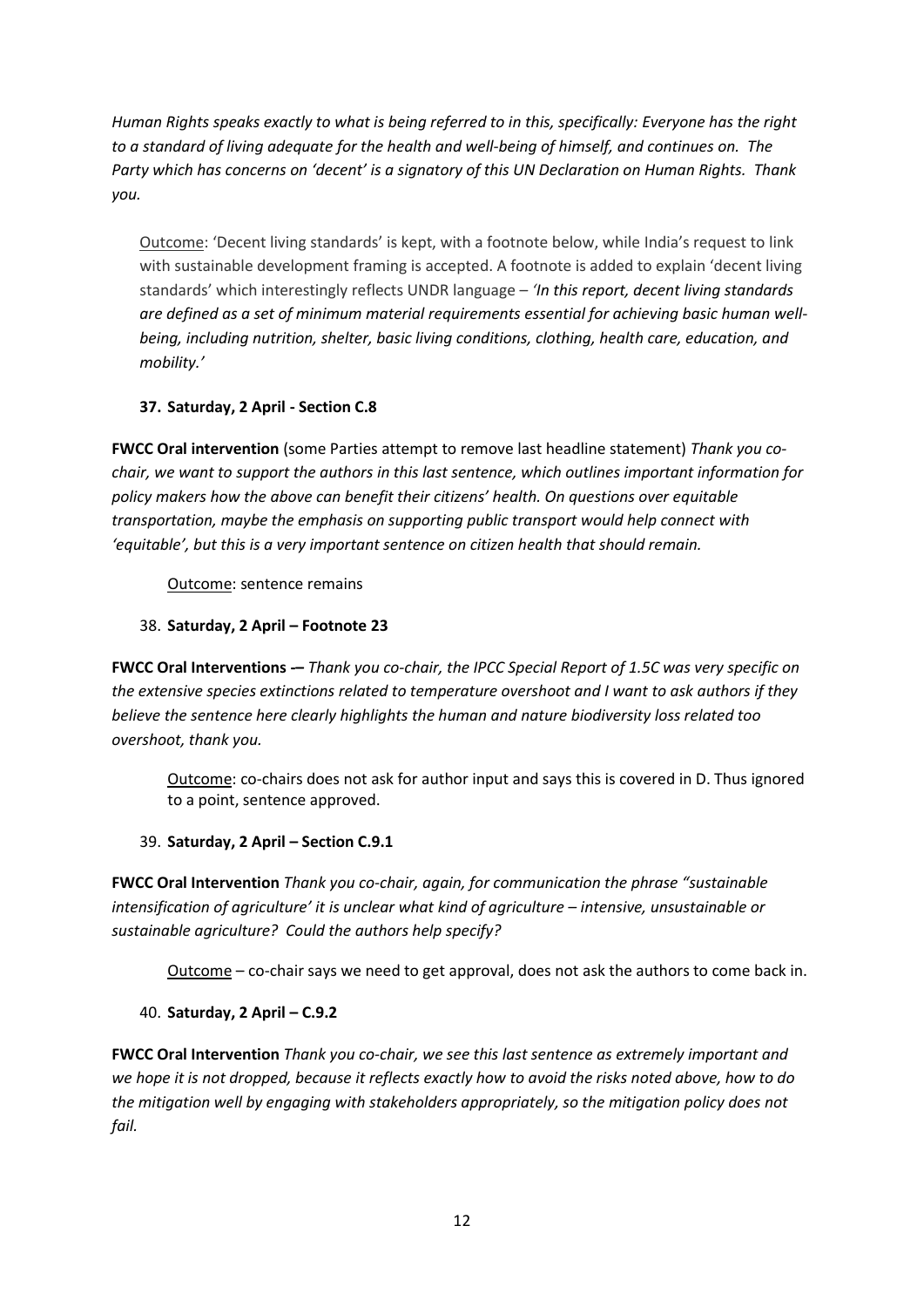Outcome **-** *discussion continues – a Party asks for 'all relevant voices' instead of stakeholders as this language has already been accepted and better reflect Indigenous People's voices and other communities. Another to include Indigenous Groups and small-scale landholders.*  Sentence returned to purple for authors to reflect.

## 41. **Saturday, 2 April – Section C.9.4**

**FWCC Oral Intervention –** *Thank you co-chair, we welcome the suggestion to include Indigenous Peoples alongside NGOs, and would also ask if local communities could be added in this list. Thank you.*

Outcome: language included - 'A wide range of actors, including private businesses, NGOs, Indigenous Peoples and local communities.

# • **Saturday, 2 April – Section D.1.4**

**FWCC Oral Intervention** - *Thank you, co-chair, I have a question for the authors, would it be clearer and more appropriate to add 'sustainable' before 'agricultural activity'?*

Outcome**:** Italy also supports, and they gavel 'sustainable agricultural activity'.

# **42. Sunday, 3 April Section D.1**

**FWCC Oral Intervention** – *(Headline statement, following a FF extraction-rich country's successful intervention to weaken the opening sentence, with a damage control attempt by a European country) – Thank you co-chair, we reflect what has just been said (by a European country). On a communications level, the opening sentence has gone from an encouraging and inspiring message, and has been weakened, which is of concern. We hope that the suggestions by () for the second sentence can be considered.*

Outcome**:** second sentence adopted by the European Party's suggestion and made the following sentences more proactive - 'some trade-offs, then followed by policy actions to reduce trade-offs'.

## **43. Sunday, 3 April Section D.1**

**FWCC Oral Intervention** (Headline statement) – *Thank you co-chair, the IPCC Reports are critical for informing us of the latest science. The reports need to reflect the authors' conclusions, or trust in the IPCC process is affected. The author has stated clearly why we must keep the phrase, 'in the context of the sustainable development'. The suggested change just now would take this out, which is of concern as sustainable development is how we live now and, in the future, it is not time limited.* 

Outcome**:** 'in the context of sustainable development' remains.

# **44. Sunday 3 April Section D.1**

**FWCC Oral Intervention – Section C.4.1** *Thank you co-chair, just to ask on communications level, as we have examples of 'sustainable biofuels' for energy transformation systems, yet no mention of renewable energy systems, is that what the authors want, or should renewable energies also be mentioned?*